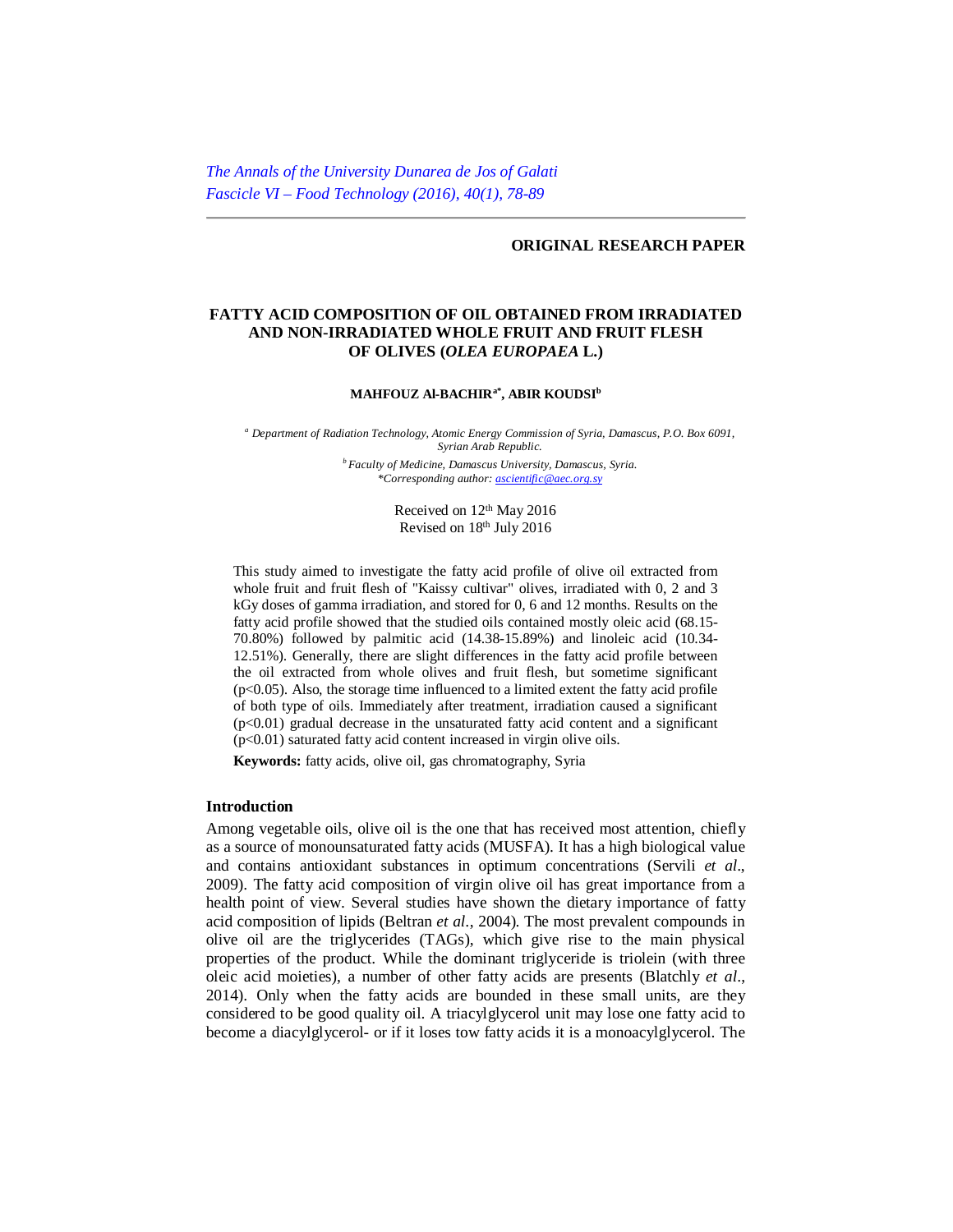fatty acid which is lost from the triacylglycerol is then called a free fatty acid (Ghanbari *et al*., 2012). The oil triglycerides are mainly represented by monounsaturates (oleic acid), along with small amount of saturates and relatively large amounts of polyunsaturates, considerable quantity of polyunsaturates (mainly of linoleic acid) (Aparicio and Aparicio-Ruiz, 2000). It seems suitable to use the olive oil in thermal processes since it contains high amounts of monounsaturated fatty acids (MUFAs), low saturated fatty acids (SFAs), very low linolenic acids, and no trans fatty acids (Farhoosh *et al.*, 2013).

Gamma irradiation is well known as a decontamination method for many foodstuffs and plant materials, being an environment friendly and effective technology to solve technical problems in trade and commercialization (Khattak *et al*., 2009; Aouidi *et al.*, 2011). Polyunsaturated fatty acids (PUFA) of the phospholipid fraction are the major contributors for the development of rancidity during food storage and so, the most susceptible during irradiation (Alfaia *et al*., 2007). Therefore, these findings indicate that further studies are necessary to elucidate change of fatty acids by gamma irradiation. Current knowledge of the quality of Syrian olive oil is still incomplete and no consistent database compiling its properties is available. Also, no research concerned the evolution of quality parameters of irradiated and non-irradiated olive oil in Syria is available. The main objective of this work was to identify and quantify the fatty acids in virgin olive oil from Syrian variety, namely "Kaissy cultivar" in order to improve understanding of the oil quality, stability and applicability for human nutrition. Another objective of this study was to assess the effect of gamma irradiation on the fatty acid composition of olive oil obtained from different parts of the olives.

# **Materials and methods**

#### *Materials*

The studied olive cultivar was Kaissy, the most widespread in Syria. The olive fruits of good quality and in the mature firm condition were harvested during 2009/2010 growing season, from the trees grown in grove located at Deer Al Hajar research station, southeast Damascus, Syria (33o 21´ N, 36o 28´ E) at 617 m above sea level. Then olive fruits were weighed as in the sampling plan and transferred into polyethylene pouches for irradiation. Each pouch of olive fruits (1 kg) was considered as a replicate. The samples were then divided into three groups: group 1 (control) and groups 2 and 3 were irradiated with 2 and 3 kGy of gamma irradiation.

# *Irradiation treatments*

Samples of olive fruits were exposed to gamma radiation at doses of 0, 2 and 3 kGy in a  ${}^{60}$ Co package irradiator (ROBO, Techsnabexport, Moscow, Russia). Irradiation was carried out in the stationary mode of operation with the possibility of varying dose rate (10.846 to 3.921 kGy  $h^{-1}$ ), depending on the location and the distance from the source (10 to 40 cm). The samples were irradiated at place (15 cm from source) with a dose rate of  $9.571 \text{ kGy h}^{-1}$  and the uncertainty less than 5%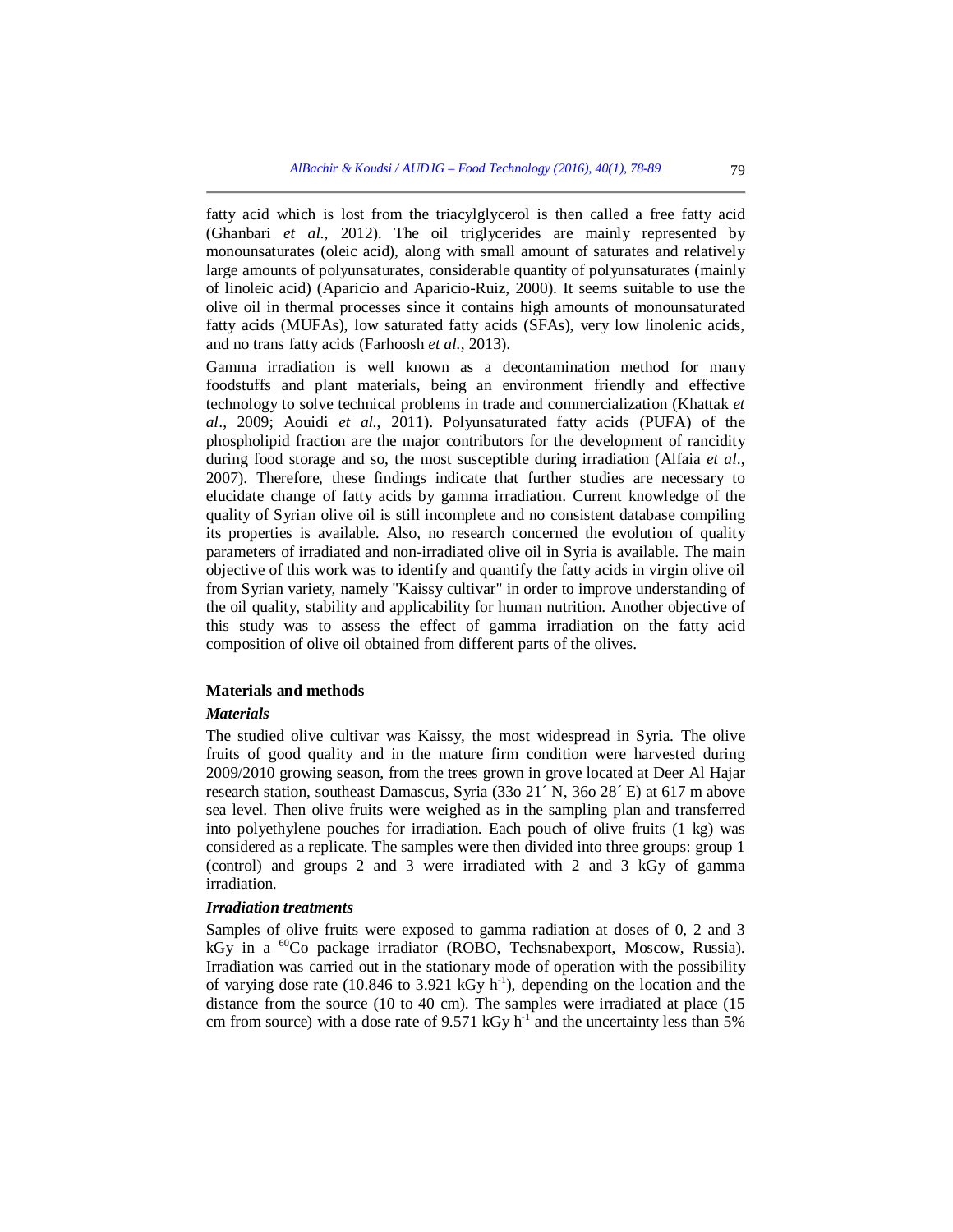according to the certificate of IDAS program (IAEA). The irradiations were carried out at room temperature  $(20 - 25 \degree C)$  and atmospheric pressure. The absorbed dose was determined using alcoholic chlorobenzene dosimeter (Al-Bachir, 2004).

#### *Oil extraction*

The samples of each treatment were divided into two groups: group 1 used for extracting the oil from whole fruits and the second group was used for extracting the oil from fruit flesh. The oils from whole fruits and fruit flesh of control and irradiated olive fruits were extracted at the shortest time possible, using a mechanical and physical processes (Blatchly *et al.*, 2014). Olive fruits were crushed with hummer crusher and slowly mixed for about 30 min at  $27^{\circ}$ C. Then, the past mixed was centrifuged at 3000 rpm for 3 min without addition of water to extract the oil. Finally, the oils were decanted and immediately transferred into dark glass bottles and stored at room temperature  $(20 - 25^{\circ}\text{C})$  for analysis. Fatty acid determination analysis of oils extracted from irradiated and non-irradiated olive fruit samples were performed immediately after irradiation, and after 6 and 12 months of storage.

## *Fatty acids (FAs) determination*

The fatty acid methyl esters (FAME) were prepared according to the methods proposed by Al-Bachir and Zeinou (2014). The fatty acids (FAs) profile was determined by gas chromatography in a GC- 17 A Shimadzu chromatograph (Shimadzu Corp., Koyoto, Japan) equipped with a flame ionization detector and a capillary column (CBP20-S25- 050, Shimadzu, Australia). The selected chromatographic conditions were: oven temperature -  $190 \degree C$ , detector temperature - 250 °C, injector temperature - 220 °C. N<sub>2</sub> was used as a carrier gas with split ratio 29:1, the sample volume injected was 1 μL. Peak areas were integrated and converted to FA percentages (direct area normalization) by means of the CLASS – VP 4.3 program (Shimadzu Scientific Instruments, Inc., Columbia, MD). The FA identification was carried out by retention times and by addition of standards.

### *Statistical analysis*

The four treatments were distributed in a completely randomized design with three replicates. Data were subjected to the analysis of variance test (ANOVA) using the SUPERANOVA computer package (Abacus Concepts Inc, Berkeley, CA, USA; 1998). The p value of less than 0.05 was considered statistically. The degree of significance was denoted as:  $p<0.05^*$ ,  $p<0.01^{**}$  (Snedecor and Cochran, 1988).

## **Results and discussion**

### *Fatty acid profile of olive oil extracted from whole fruit and fruit flesh*

The olive oils under study were subject to a fatty acid analysis using gas chromatographic methods in order to evaluate the effect of the oil source (extracted from whole fruits or fruit flesh) on fatty acid composition. The fatty acid compositions of olive oils extracted from whole fruit and fruit flesh were: palmitic acid (C16:0) (15.2 and 15.73%), palmitoleic acid (C16:1) (0.95 and 1.15%), stearic acid (C18:0) (1.74 and 1.75%), oleic acid (C18:1) (70.61 and 68.15%), linoleic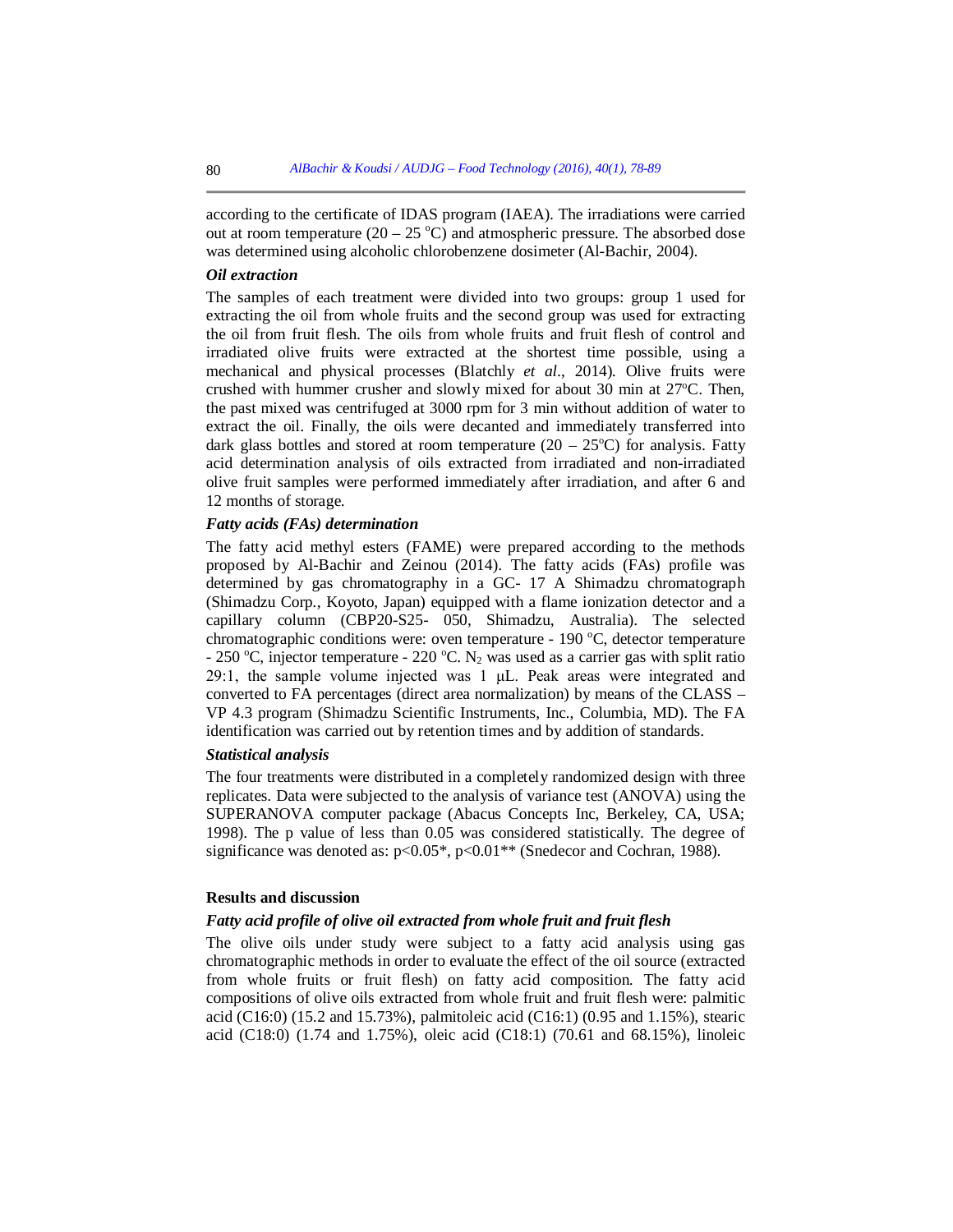acid (C18:2) (10.98 and 12.51%%) and linolenic acid (C18:3) (0.55 and 0.71%), respectively (Table 1). The overall fatty acid composition of Syrian Kaissy cultivar olive oil (SKOO) was similar to that of the oils reported previously (Beltran *et al*., 2004; Jiang *et al*., 2005; Bajoub *et al.*, 2015). Generally, virgin olive oil contains 9.48-15.60% palmitic acid (C16:0), 0.67-1.40% palmitoleic acid (C16:1), 1.71- 3.63% stearic acid (C18:0), 67.43-78.44% oleic acid (C18:1), 4.67-15.10% linoleic acid (C18:2), 0.03-1.15% linolenic acid (C18:3) and 0.17-0.90% arachidic acid (C20:0) (Sakar *et al.,* 2014). Olive oil differs from the other vegetable oils by its high content in monounsaturated fatty acids (palmitoleic acid (C16:1) and oleic acid (C18:1)) and relatively low polyunsaturated acids (linoleic acid (C18:2) and linolenic acid (C18:3)) (Spangenberg *et al*., 1998). The fatty acids of olive oil have a great importance from people's health point of view. Olive oil, among various cooking oils, is unique because it has high oleic acid content 55-80% (Owen *et al.*, 2000). The abundance of oleic and linoleic acids in these oils makes them good oils for reducing serum cholesterol and low density lipoprotein LDL and increasing high density lipoprotein HDL levels; they could also be good oils for the fight against cardiovascular illnesses. The oil extracted from whole fruit and that extracted from fruit flesh have the ratio of saturated fatty acids (TSFAs), total unsaturated fatty acids (TUSFAs) and the ratio of TUSFAs to TSFAs which vary between 17.02 - 17.81%, 82.20 - 83.08%, and 4.62 - 4.88 respectively (Table 2). The ratio of total unsaturated (TUFA) to saturated (TSFA) (TUFA/TSFA) is important in projecting the detrimental effects of dietary fats. The higher the TUFA/TSFA ratio, the more nutritional potentials the oil has (Ogungbenle and Afolayan, 2015). The high UFA/SFA ratio is an indication of unsaturation level of oils and fats, and also indicates the high tendency of oil towards oxidative stability. Therefore, the lowest oxidative stability in terms of fatty acid structure can be attributed to processed olive oil (Najafi *et al.*, 2015).

# *Effect of the oil source and storage time on the fatty acid profile of olive oil*

Table 1 shows the results obtained for each fatty acid identified in the olive oil extracted from whole fruits and fruit flesh of Kaissy cultivar during storage. ANOVA results showed that differences on individual fatty acids composition between oil extracted from whole olive fruits and from fruit fleshes were significant ( $p<0.05$ ) for palmitic acid (C16:0), palmitoleic acid (C16:1), oleic acid (C18:1) and linoleic acid (C18:2). The content of palmitic acid (C16:0), palmitoleic acid (C16:1), and linoleic acid in olive oil obtained from fruit flesh was higher, while the oleic acid (C18:1) was lower comparing to oil obtained from whole fruits. An increase  $(p<0.01)$  of stearic acid (C18:0) as saturated fatty acid, and a decrease  $(p<0.05)$  of linoleic acid (C18:2) as unsaturated fatty acid were observed in virgin olive oil after 12 months of storage.

Table 2 shows total saturated fatty acids (SFA), total unsaturated fatty acids (USFA), and the ratio of unsaturated to saturated fatty acids (USFA/SFA) of the olive oil extracted from whole fruits and fruit flesh of Kaissy cultivar during storage. The analysis of the oil extracted from whole olive fruits indicated significant ( $p<0.05$ ) lower mean value of SFA (17.02%) and significant ( $p<0.05$ )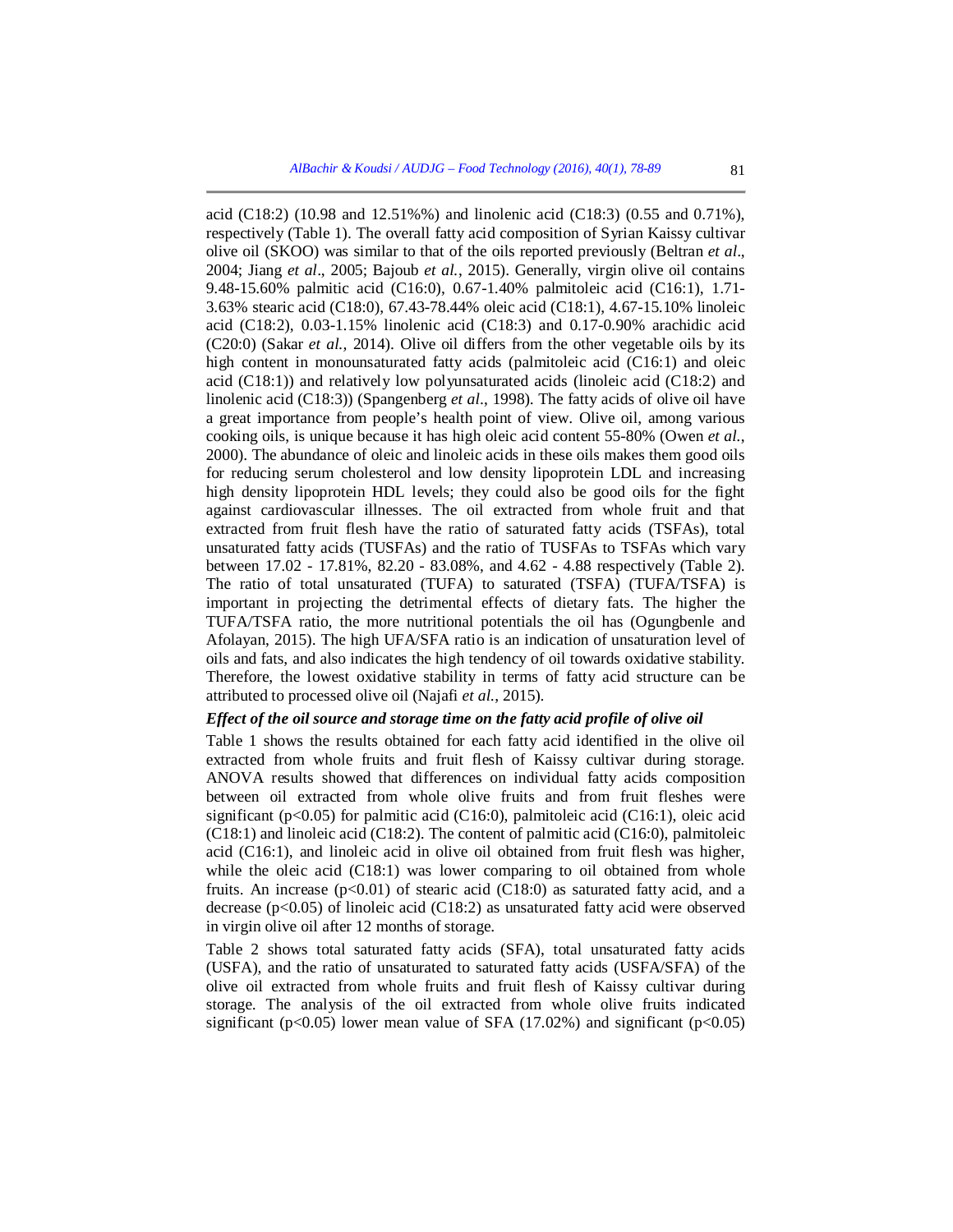higher mean value of UFA (83.08%). On the other hand, the oil extracted from fruit flesh of olive fruits showed a significant ( $p<0.05$ ) higher mean value of SFA (17.48%) and significant ( $p<0.05$ ) lower mean value of UFA (82.52%). The ratio USFA/SFA of oil extracted from total olive fruit  $(4.88)$  was significantly ( $p<0.05$ ) higher than those extracted from fruit flesh (pulp) (4.72).

| <b>Storage</b>      | 0 Month              | <b>6 Months</b>               | 12 Months           | <b>P-</b>    |  |  |
|---------------------|----------------------|-------------------------------|---------------------|--------------|--|--|
| period/Months       |                      |                               |                     | <b>Value</b> |  |  |
| <b>Type</b>         | C16:0                |                               |                     |              |  |  |
| <b>Whole Fruits</b> | $15.27 \pm 0.09$ bB  | $15.72 \pm 0.03$ aA           | $14.38 \pm 0.07$ cB | **           |  |  |
| <b>Fruit flesh</b>  | $15.73 \pm 0.12$ aA  | $15.68 \pm 0.02$ aA           | 15.89±0.22aA        | <b>NS</b>    |  |  |
| <b>P-Value</b>      | $* *$                | <b>NS</b>                     | **                  |              |  |  |
|                     |                      | C16:1                         |                     |              |  |  |
| <b>Whole Fruits</b> | $0.95 \pm 0.60$ bA   | $1.28 + 0.19aA$               | $1.12 + 0.04$ abA   | $\ast$       |  |  |
| <b>Fruit flesh</b>  | $1.15 \pm 0.12$ aA   | $1.15 \pm 0.03$ aA            | $1.10 \pm 0.07$ aA  | <b>NS</b>    |  |  |
| <b>P-Value</b>      | $\star$              | <b>NS</b>                     | <b>NS</b>           |              |  |  |
|                     |                      | C18:0                         |                     |              |  |  |
| <b>Whole Fruits</b> | $1.74 \pm 0.03c$ A   | $1.86 + 0.01$ <sub>b</sub> B  | $2.75 \pm 0.08$ aA  | **           |  |  |
| <b>Fruit flesh</b>  | $1.75 \pm 0.13bA$    | $1.97 \pm 0.06$ aA            | $1.92 \pm 0.03$ aB  | $\ast$       |  |  |
| <b>P-Value</b>      | <b>NS</b>            | $\ast$                        | **                  |              |  |  |
|                     | C18:1                |                               |                     |              |  |  |
| <b>Total Fruits</b> | $70.61 \pm 0.22$ abA | $70.23 \pm 0.17$ bA           | 70.80±0.27aA        | $\ast$       |  |  |
| <b>Whole Fruits</b> | $68.15 \pm 0.21$ aB  | $68.83 \pm 0.51$ aB           | $68.63 \pm 0.63$ aB | <b>NS</b>    |  |  |
| <b>Fruit flesh</b>  | **                   | **                            | **                  |              |  |  |
|                     | C18:2                |                               |                     |              |  |  |
| <b>Total Fruits</b> | $10.98 + 0.15aB$     | $10.34 + 0.35$ <sub>b</sub> B | $10.39 \pm 0.28$ bB | ∗            |  |  |
| <b>Whole Fruits</b> | $12.51 \pm 0.09aA$   | $11.75 \pm 0.05$ bA           | $11.89 \pm 0.49$ bA | $\ast$       |  |  |
| <b>Fruit flesh</b>  | $* *$                | **                            | **                  |              |  |  |
|                     | C18:3                |                               |                     |              |  |  |
| <b>Whole Fruits</b> | $0.55 + 0.01aA$      | $0.55 + 0.01aB$               | $0.57 + 0.09aA$     | NS.          |  |  |
| <b>Fruit flesh</b>  | $0.71 + 0.34$ aA     | $0.61 \pm 0.01$ aA            | $0.58 \pm 0.04$ aA  | <b>NS</b>    |  |  |
| <b>P-Value</b>      | <b>NS</b>            | **                            | <b>NS</b>           |              |  |  |

**Table 1.** Effect of oil source and storage time on fatty acids content (%) of olive oil

abc Means values in the same column not sharing a superscript are significantly different. ABC Means values in the same row not sharing a superscript are significantly different. NS: not significant. \* Significant at p<0.05. \*\* Significant at p<0.01.

When the oils from the different storage time are compared, there is a trend showing higher total saturated fatty acid and lower total unsaturated fatty acids at the end of storage period, and significant differences for both oils (from whole fruit and from flesh fruit). A possible explanation for the difference in observed effect between oleic acid (as MUSF) and palmitoleic acid and linoleic acid (as PUFA) is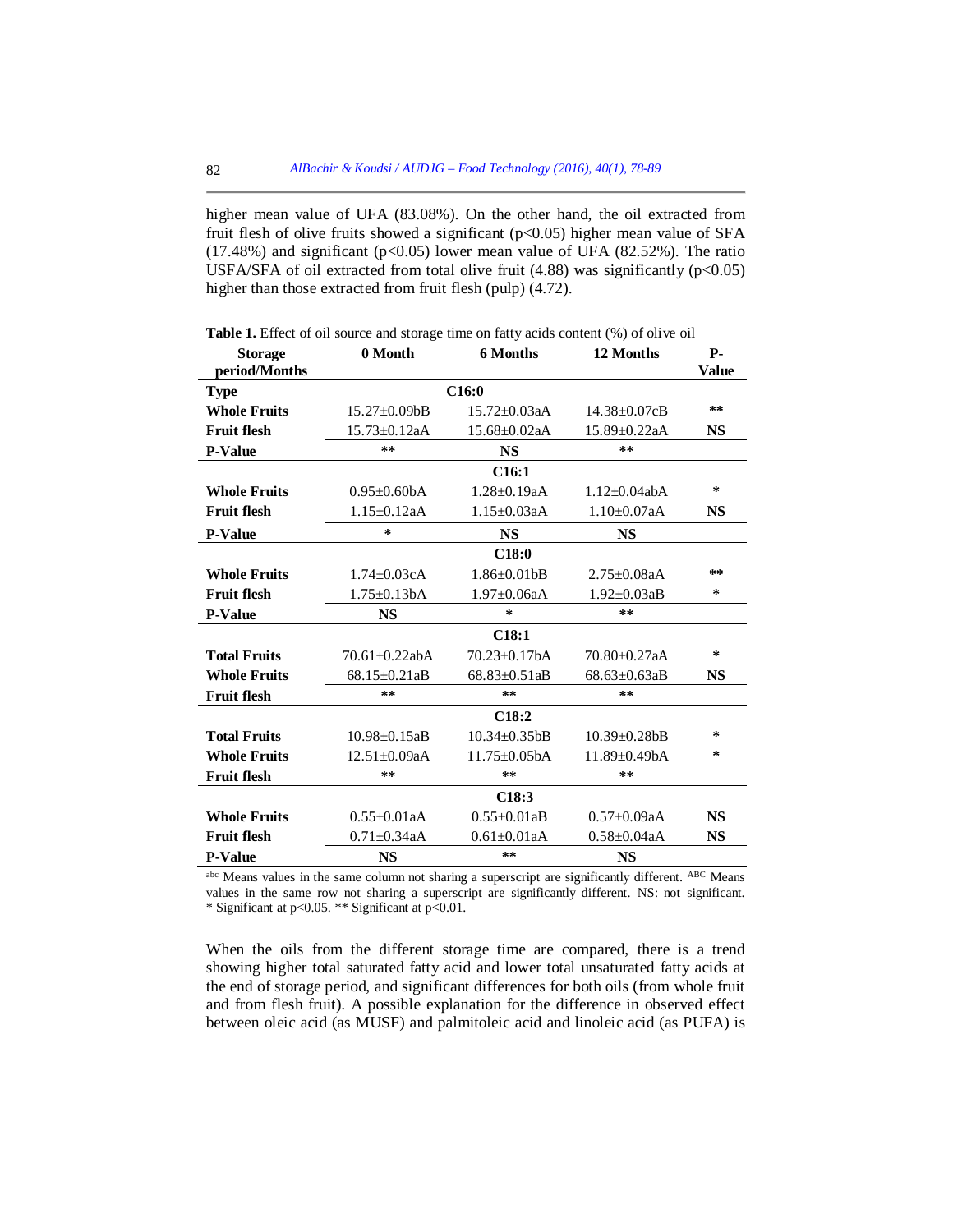that the linoleyl radical could be implicated in initiation of the degradation, as suggested by Kamal- Eldin *et al*. (2003) and Gomez-Alonso *et al.* (2003). It has been suggested that the loss of PUFA in the course of oxidation is not sensitive enough to serve as an index of oxidative degradation of oils (Gordon, 2001). Besides, the variation of the ratio monounsaturated/ polyunsaturated fatty acids may affect the oil shelf-life. The effect of fatty acids on stability depends mainly on their degree of unsaturation and, to a lesser degree, on the position of the unsaturated functions within the triacylglycerol molecule (Kamal- Eldin, 2006). Oils that have high levels of monounsaturated oleic acid are considered to be of highest nutritive value (oleic acid is named after olive 'olea'), which is the major saturated fat. The higher levels of linoleic acid, although nutritionally acceptable, are also likely to contribute to reduced storage stability in the oil (Ghanbari *et al*., 2012).

| <b>Type</b>         | <b>Storage period/Months</b> |                      |                    |                |  |
|---------------------|------------------------------|----------------------|--------------------|----------------|--|
|                     | 0 Month                      | <b>6 Months</b>      | 12 Months          | <b>P-Value</b> |  |
|                     | <b>SFA</b>                   |                      |                    |                |  |
| <b>Whole Fruits</b> | $17.02 + 0.07$ bB            | $17.59 + 0.03aA$     | $17.12\pm0.10bB$   | **             |  |
| Fruit flesh         | $17.48 \pm 0.15bA$           | $17.66 \pm 0.07$ abA | $17.81 + 0.20aA$   | $\ast$         |  |
| P-Value             | $* *$                        | <b>NS</b>            | **                 |                |  |
|                     |                              | <b>USFA</b>          |                    |                |  |
| <b>Whole Fruits</b> | $83.08 \pm 0.15$ aA          | $82.40 + 0.04bA$     | $82.88 + 0.10cA$   | **             |  |
| Fruit flesh         | $82.52 \pm 0.16$ aB          | $82.35 \pm 0.07$ abA | $82.20 \pm 0.20$   | <b>NS</b>      |  |
| P-Value             | $* *$                        | NS                   | **                 |                |  |
|                     | <b>USFA/SFA</b>              |                      |                    |                |  |
| <b>Whole Fruits</b> | $4.88 \pm 0.02$ aA           | $4.69 \pm 0.01$ bA   | $4.84 \pm 0.03$ aA | **             |  |
| Fruit flesh         | $4.72 \pm 0.05$ aB           | $4.66 \pm 0.02$ abA  | $4.62 \pm 0.06$    | $\ast$         |  |
| P-Value             | $* *$                        | <b>NS</b>            | **                 |                |  |

**Table 2**. Effect of Type and storage time on total saturated fatty acids (SFA) and unsaturated fatty acids (USFA) of Olive oil

abc Means values in the same column not sharing a superscript are significantly different. ABC Means values in the same row not sharing a superscript are significantly different. NS: not significant. \* Significant at p<0.05. \*\* Significant at p<0.01

# *Effect of the oil source and irradiation on the fatty acid profile of olive oil*

Compositions and differences, related to irradiation exposure doses, in terms of contents of palmitic, palmitoleic, stearic, oleic, linoleic, linolenic fatty acid, total saturated, total unsaturated fatty acids and the ratio of unsaturated to saturated fatty acids (USFA/SFA) were statically analyzed (Tables 3, 4 and 5). Significant  $(p<0.01)$  effects of irradiation exposure doses on some fatty acid composition of olive oils (at 0 and 6 months of storage) were determined, including palmitic, oleic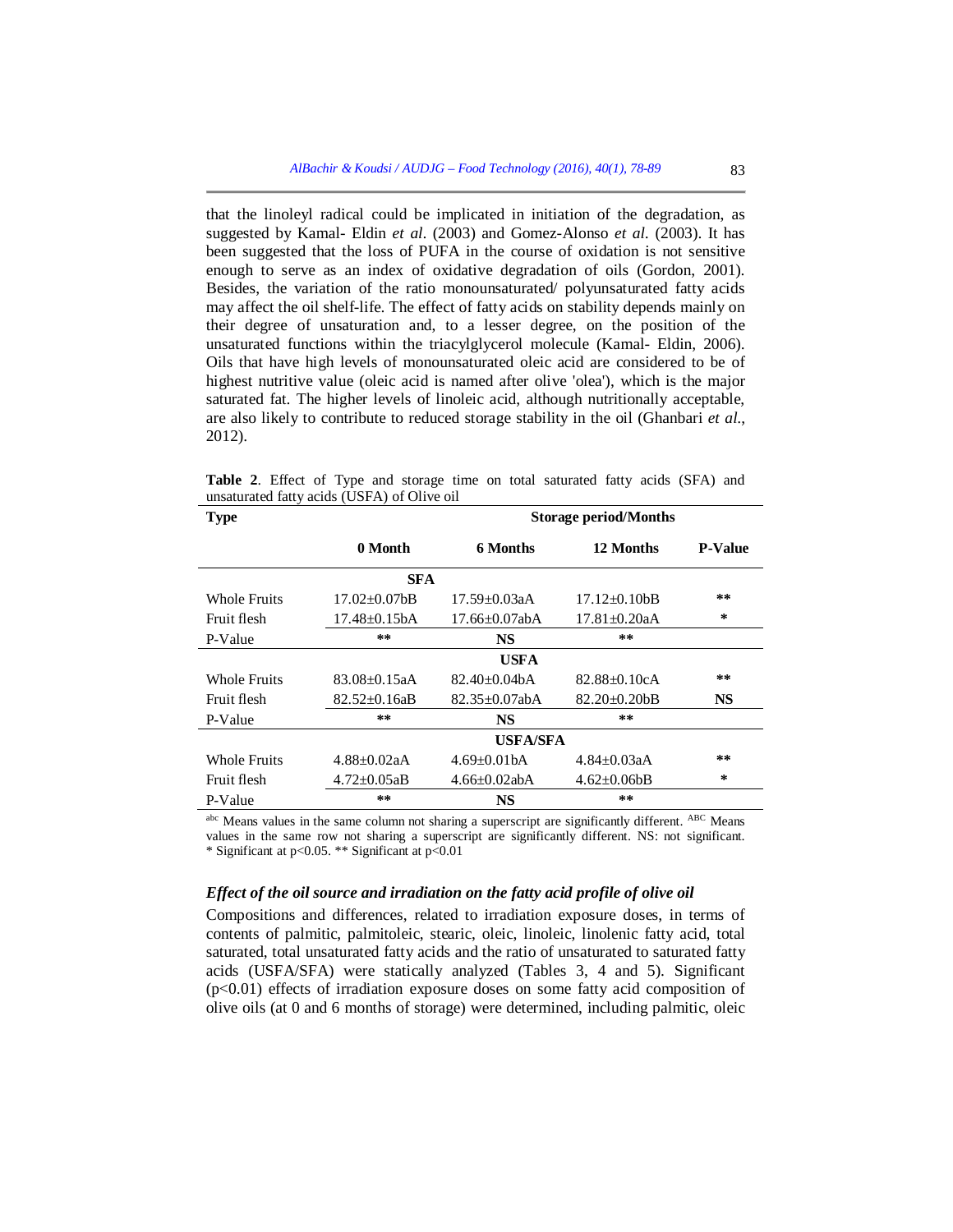and linoleic fatty acid, and total saturated and total unsaturated fatty acids and the ratio of unsaturated to saturated fatty acids (USFA/SFA).

| <b>Treatments</b>                |                | Control             | $2\,\mathrm{kGy}$   | 3 kGy               | <b>P</b> -<br><b>Value</b> |  |
|----------------------------------|----------------|---------------------|---------------------|---------------------|----------------------------|--|
| C <sub>16:0</sub><br><b>Type</b> |                |                     |                     |                     |                            |  |
| <b>Whole fruit</b>               | 0 months       | $15.27 + 0.09$ bB   | $15.70 + 0.08aA$    | $15.71 + 0.11aA$    | **                         |  |
|                                  | 6 months       | $15.72 + 0.03bA$    | $15.74 + 0.17hA$    | $16.02 + 0.07aA$    | $\ast$                     |  |
|                                  | 12 months      | 14.38±0.07aC        | $14.06 + 0.09aB$    | $14.44 + 0.48aB$    | <b>NS</b>                  |  |
|                                  | <b>P-Value</b> | **                  | **                  | **                  |                            |  |
| <b>Fruit flesh</b>               | 0 months       | $15.72 \pm 0.12$ aA | $15.94 + 0.17aA$    | $15.86 \pm 0.12$ aA | <b>NS</b>                  |  |
|                                  | 6 months       | $15.68 + 0.02bA$    | $15.90 + 0.08aA$    | $15.88 + 0.08aA$    | ∗                          |  |
|                                  | 12 months      | $15.89 \pm 0.22$ aA | $15.90 \pm 0.02$ aA | $15.75 \pm 0.06a$ A | <b>NS</b>                  |  |
|                                  | <b>P-Value</b> | <b>NS</b>           | <b>NS</b>           | <b>NS</b>           |                            |  |
|                                  |                | C18:0               |                     |                     |                            |  |
| Whole fruit                      | 0 months       | $1.74 + 0.03aC$     | $1.75 + 0.03aC$     | $1.78 + 0.04aC$     | <b>NS</b>                  |  |
|                                  | 6 months       | $1.86 + 0.01aB$     | $1.97 + 0.16aB$     | $1.91 + 0.01aB$     | <b>NS</b>                  |  |
|                                  | 12 months      | $2.75 + 0.08aA$     | $2.68 \pm 0.03$ bA  | $2.69 \pm 0.08$ abA | <b>NS</b>                  |  |
|                                  | <b>P-Value</b> | **                  | $**$                | **                  |                            |  |
|                                  | 0 months       | $1.75 + 0.13aB$     | $1.76 + 0.24aA$     | $1.88 + 0.02aB$     | <b>NS</b>                  |  |
| <b>Fruit flesh</b>               | 6 months       | $1.97 + 0.06aA$     | $1.88 + 0.03bA$     | $1.96 + 0.03aA$     | $\ast$                     |  |
|                                  | 12 months      | $1.92 \pm 0.03$ aA  | $1.94 \pm 0.05$ aA  | $1.96 \pm 0.05$ aA  | <b>NS</b>                  |  |
|                                  | <b>P-Value</b> | **                  | <b>NS</b>           | $\star$             |                            |  |

**Table 3.** Effect of gamma irradiation and storage period on palmitic (C16:0) and stearic (C18:0) acid content (%) on olive oil

abc Means values in the same column not sharing a superscript are significantly different. ABC Means values in the same row not sharing a superscript are significantly different NS: not significant. \* Significant at p<0.05. \*\* Significant at p<0.01

The effect of irradiation on fatty acid composition (after 12 months) was nonsignificant (p $>0.05$ ). Irradiation caused a significant (p $<0.01$ ) gradual decrease in the unsaturated fatty acid content and a significant  $(p<0.05)$  increase in saturated fatty acid content of olive oils. Similar results were reported in sesame seed oils (Zoumpoulakis *et al.*, 2012). The present findings agree with previous studies, where it was found that gamma irradiation had some effects on the physical and chemical composition of soybean fatty acids (Mahrous, 2007), peanut and sesame seeds oil (Afify *et al.*, 2013), black cumin seed oils (Arici *et al.*, 2007). Many research works have reported the irradiation-induced fatty acid compositional changes (Yilmaz and Gecgel, 2007; Hong *et al.*, 2010; Olotu *et al.,* 2014).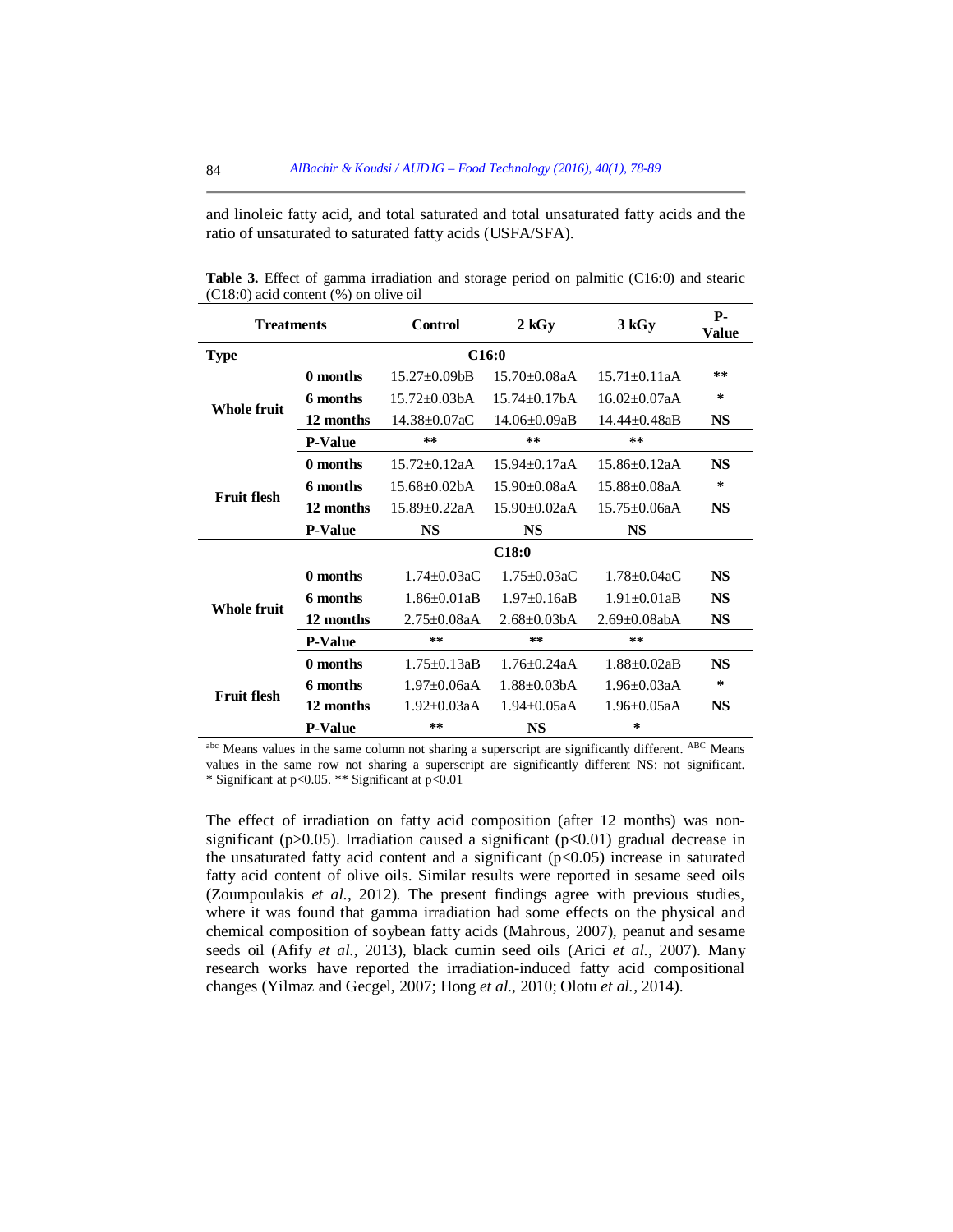| <b>Treatments</b>    |                   | Control              | $2\,\mathrm{kGy}$   | 3 kGy                                    | <b>P-Value</b> |  |  |
|----------------------|-------------------|----------------------|---------------------|------------------------------------------|----------------|--|--|
| C16:1<br><b>Type</b> |                   |                      |                     |                                          |                |  |  |
| Whole<br>fruit       | 0 months          | $0.95 \pm 0.55$ abB  | $0.99 \pm 0.04$ aB  | $0.91 \pm 0.04$ aB                       | <b>NS</b>      |  |  |
|                      | 6 months          | $1.28 \pm 0.19$ aA   | $1.13 \pm 0.05$ aA  | $1.17 \pm 0.05$ aA                       | <b>NS</b>      |  |  |
|                      | 12 months         | $1.12 \pm 0.04aAB$   | $1.09 \pm 0.01$ aA  | $1.06 \pm 0.12$ aA                       | <b>NS</b>      |  |  |
|                      | <b>P-Value</b>    | **                   | **                  | $* *$                                    |                |  |  |
|                      | 0 months          | $1.15 \pm 0.12$ aA   | $1.11 \pm 0.04$ aA  | $1.13 \pm 0.04$ aA                       | <b>NS</b>      |  |  |
| Fruit                | 6 months          | $1.15 + 0.03aA$      | $1.18 + 0.08aA$     | $1.14 + 0.06aA$                          | <b>NS</b>      |  |  |
| flesh                | 12 months         | $1.10 \pm 0.07$ aA   | $1.14 \pm 0.02$ aA  | $1.11 \pm 0.02$ aA                       | NS             |  |  |
|                      | <b>P-Value</b>    | NS                   | NS                  | <b>NS</b>                                |                |  |  |
|                      |                   |                      | C18:1               |                                          |                |  |  |
|                      | 0 months          | $70.61 \pm 0.22$ aAB | $69.11 \pm 0.28$ bC | $68.40\pm0.13cB$                         | $* *$          |  |  |
| Whole                | 6 months          | $70.23 \pm 0.17$ aB  | $69.19 \pm 0.20$ bB | $68.35 \pm 0.13$ cB                      | **             |  |  |
| fruit                | 12 months         | 70.80±0.27aA         | $71.34 \pm 0.15$ aA | 70.40±0.92aA                             | <b>NS</b>      |  |  |
|                      | <b>P-Value</b>    | $\ast$               | $**$                | **                                       |                |  |  |
|                      | 0 months          | $68.15 \pm 0.21$ aA  | $68.12 + 0.58aA$    | $67.25 \pm 0.90$ bB                      | **             |  |  |
| Fruit                | 6 months          | $68.83 \pm 0.05$ aA  |                     | $68.61 \pm 0.10$ aA $67.87 \pm 0.17$ bAB | $* *$          |  |  |
| flesh                | 12 months         | $68.63 \pm 0.61$ aA  | 68.70±0.35aA        | 68.57±0.58aA                             | <b>NS</b>      |  |  |
|                      | P-Value           | <b>NS</b>            | <b>NS</b>           | $\ast$                                   |                |  |  |
| C18:2                |                   |                      |                     |                                          |                |  |  |
|                      | 0 months          | $10.98 \pm 0.15cA$   | $11.88 \pm 0.16bA$  | $12.55 \pm 0.05aA$                       | **             |  |  |
| Whole<br>fruit       | 6 months          | $10.34 + 0.35cB$     | $11.37 \pm 0.17$ bB | $11.92 \pm 0.04$ aB                      | $* *$          |  |  |
|                      | 12 months         | $10.39 \pm 0.28$ abB | $10.24 \pm 0.09$ bC | $10.80 \pm 0.26$ aC                      | $\ast$         |  |  |
|                      | P-Value           | $\star$              | **                  | $* *$                                    |                |  |  |
|                      | 0 months          | $12.51 \pm 0.09$ bA  | $12.48 \pm 0.09$ bA | $13.23 \pm 0.16$ aA                      | **             |  |  |
| Fruit<br>flesh       | 6 months          | $11.75 \pm 0.05$ bB  | $11.79 \pm 0.22$ bB | $12.32 \pm 0.26$ aB                      | $* *$          |  |  |
|                      | 12 months         | 11.89±0.49aB         | 11.79±0.41aB        | 12.06±0.44aB                             | <b>NS</b>      |  |  |
|                      | <b>P-Value</b>    | $* *$                | **                  | $* *$                                    |                |  |  |
|                      | C <sub>18:3</sub> |                      |                     |                                          |                |  |  |
|                      | 0 months          | $0.55 \pm 0.01$ aA   | $0.57 + 0.08aA$     | $0.65 \pm 0.04aA$                        | <b>NS</b>      |  |  |
| Whole<br>fruit       | 6 months          | $0.55 \pm 0.01$ bA   | $0.61 + 0.02aA$     | $0.63 \pm 0.04aA$                        | $\star$        |  |  |
|                      | 12 months         | $0.57 \pm 0.09aA$    | $0.59 \pm 0.04$ aA  | $0.60 \pm 0.05$ aA                       | <b>NS</b>      |  |  |
|                      | P-Value           | <b>NS</b>            | <b>NS</b>           | <b>NS</b>                                |                |  |  |
|                      | 0 months          | $0.71 \pm 0.34$ aA   | $0.59 \pm 0.08$ aA  | $0.64 \pm 0.04$ aAB                      | <b>NS</b>      |  |  |
| Fruit<br>flesh       | 6 months          | $0.61 \pm 0.01$ aA   | $0.65 \pm 0.09aA$   | $0.66 \pm 0.07aA$                        | <b>NS</b>      |  |  |
|                      | 12 months         | $0.58 \pm 0.04$ aA   | $0.54 \pm 0.02$ aA  | $0.56 \pm 0.04$ aB                       | <b>NS</b>      |  |  |
|                      | <b>P-Value</b>    | <b>NS</b>            | <b>NS</b>           | $\ast$                                   |                |  |  |

**Table 4.** Effect of gamma irradiation and storage period on palmitoleic (C16:1), oleic (C18:1), linoleic (C18:2) and Linolenic (C18:3) acids content (%) on olive oil

abc Means values in the same column not sharing a superscript are significantly different. ABC Means values in the same row not sharing a superscript are significantly different. NS: not significant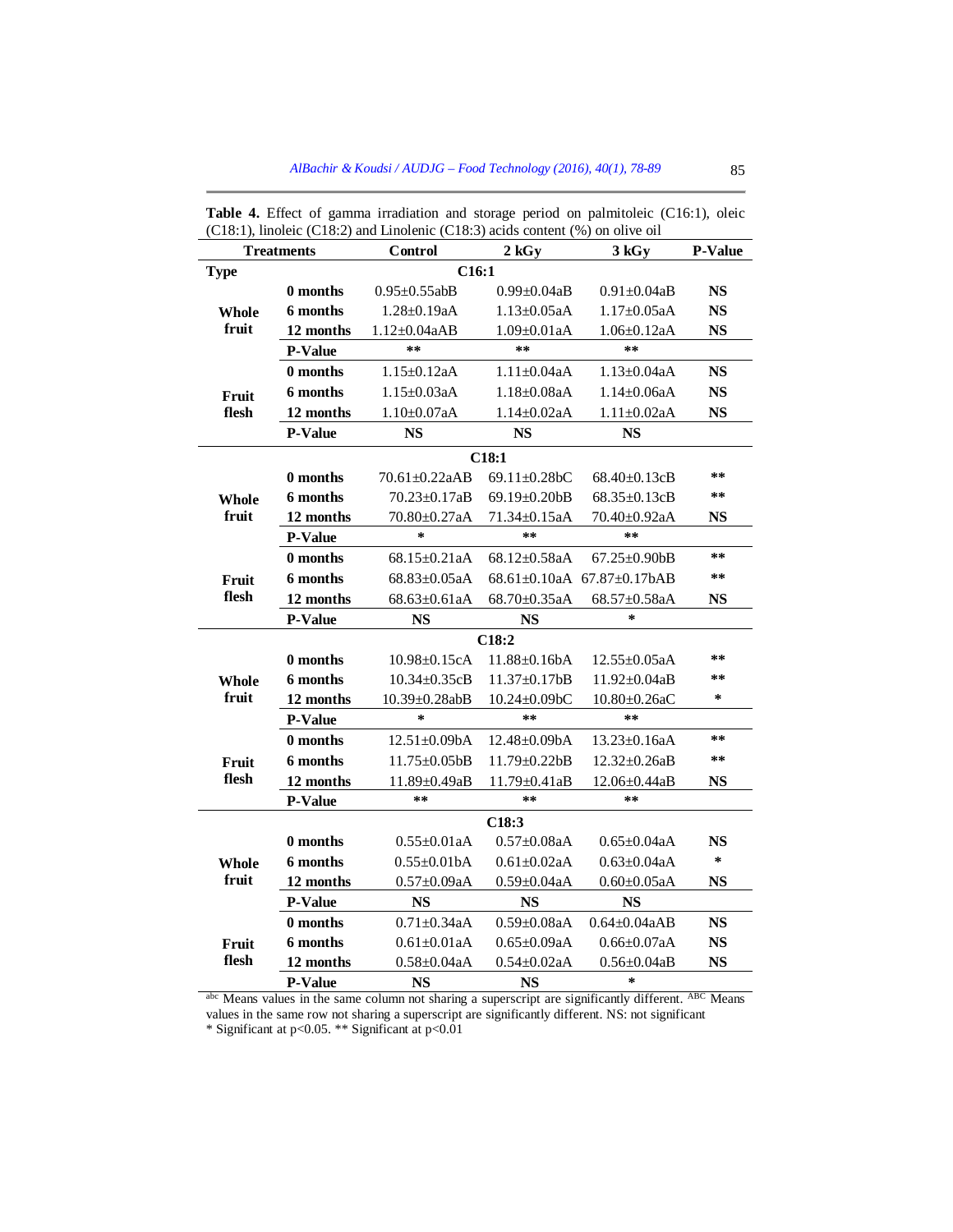| <b>Treatments</b>     |                 | <b>Control</b>       | $2$ kGv                      | 3 kGv                | <b>P-Value</b> |  |
|-----------------------|-----------------|----------------------|------------------------------|----------------------|----------------|--|
| <b>Type</b>           |                 |                      | <b>SFA</b>                   |                      |                |  |
| <b>Whole</b>          | 0 months        | $17.02 \pm 0.07$ bB  | $17.45 + 0.04aB$             | $17.49 + 0.10aAB$    | **             |  |
|                       | 6 months        | $17.59 + 0.03cA$     | $17.70 + 0.02h$ A            | $17.93 + 0.08aA$     | **             |  |
| fruit                 | 12 months       | $17.12 \pm 0.10$ aB  | $16.74 \pm 0.11$ aC          | $17.13 \pm 0.55$ aB  | <b>NS</b>      |  |
|                       | <b>P-Value</b>  | **                   | **                           | $\star$              |                |  |
|                       | 0 months        | $17.48 + 0.15aB$     | $17.70 + 0.37aA$             | $17.74 + 0.13aA$     | <b>NS</b>      |  |
| Fruit                 | 6 months        | $17.66 \pm 0.07$ bAB | $17.77 + 0.05$ abA           | $17.84 + 0.06aA$     | $\ast$         |  |
| flesh                 | 12 months       | $17.81 \pm 0.20$ aA  | $17.84 \pm 0.06$ bA          | $17.71 \pm 0.10$ aA  | <b>NS</b>      |  |
|                       | <b>P-Value</b>  | $\ast$               | <b>NS</b>                    | <b>NS</b>            |                |  |
|                       |                 |                      | <b>USFA</b>                  |                      |                |  |
|                       | 0 months        | $83.08 \pm 0.15$ aB  | $82.56 + 0.05hA$             | $82.51 \pm 0.11$ bAB | **             |  |
| Whole<br>fruit        | 6 months        | $82.70 + 0.04aC$     | $82.30 + 0.02aB$             | 82.07±0.15bB         | **             |  |
|                       | 12 months       | 82.88±0.10bA         | 83.26±0.11aC                 | 82.87±0.55bA         | <b>NS</b>      |  |
|                       | <b>P-Value</b>  | **                   | **                           | $\star$              |                |  |
| Fruit<br>flesh        | 0 months        | $82.52 + 0.16aA$     | $82.30 + 0.38aA$             | $82.26 + 0.12a$ A    | <b>NS</b>      |  |
|                       | 6 months        | $82.35 + 0.07aAB$    | $82.23 + 0.06$ abA           | $81.99 + 0.23hA$     | $\ast$         |  |
|                       | 12 months       | $82.20 \pm 0.20$ aB  | $82.16 \pm 0.05$ aA          | $82.29 \pm 0.20$ aA  | <b>NS</b>      |  |
|                       | <b>P-Value</b>  | <b>NS</b>            | <b>NS</b>                    | <b>NS</b>            |                |  |
|                       | <b>USFA/SFA</b> |                      |                              |                      |                |  |
| <b>Whole</b><br>fruit | 0 months        | $4.88 + 0.02aA$      | $4.73 + 0.02$ <sub>b</sub> B | $4.72 \pm 0.03$ bAB  | **             |  |
|                       | 6 months        | $4.68 + 0.01$ cB     | $4.65 \pm 0.01$ aC           | $4.58 \pm 0.03$ bB   | **             |  |
|                       | 12 months       | $4.84 \pm 0.03$ aA   | $4.97 \pm 0.04$ aA           | $4.84 \pm 0.19$ aA   | <b>NS</b>      |  |
|                       | <b>P-Value</b>  | **                   | **                           | $\ast$               |                |  |
| Fruit<br>flesh        | 0 months        | $4.72 + 0.05aB$      | $4.65 + 0.12aA$              | $4.64 + 0.04aA$      | <b>NS</b>      |  |
|                       | 6 months        | $4.66 + 0.02aA$      | $4.63 + 0.02hA$              | $4.60 \pm 0.00c$ A   | **             |  |
|                       | 12 months       | $4.62 + 0.06aA$      | $4.61 + 0.02aA$              | $4.65 \pm 0.03$ aA   | <b>NS</b>      |  |
|                       | <b>P-Value</b>  | $\ast$               | <b>NS</b>                    | <b>NS</b>            |                |  |

**Table 5.** Effect of gamma irradiation and storage period on total saturated fatty acids (SFA) and unsaturated fatty acids (USFA) of Olive oil

abc Means values in the same column not sharing a superscript are significantly different. ABC Means values in the same row not sharing a superscript are significantly different. NS: not significant

\* Significant at p<0.05. \*\* Significant at p<0.01

# **Conclusions**

Fatty acid (FA) composition of gamma irradiated Syrian Kaissy cultivar olive fruit (SKOF) and stored up to 12 months was compared. Gamma irradiation and storage caused alteration of the unsaturated and saturated fatty acids compositions of SKOO, which showed an increase in the relative amount of saturated fatty acids and decrease in the unsaturated fatty acids. The ratio between total unsaturated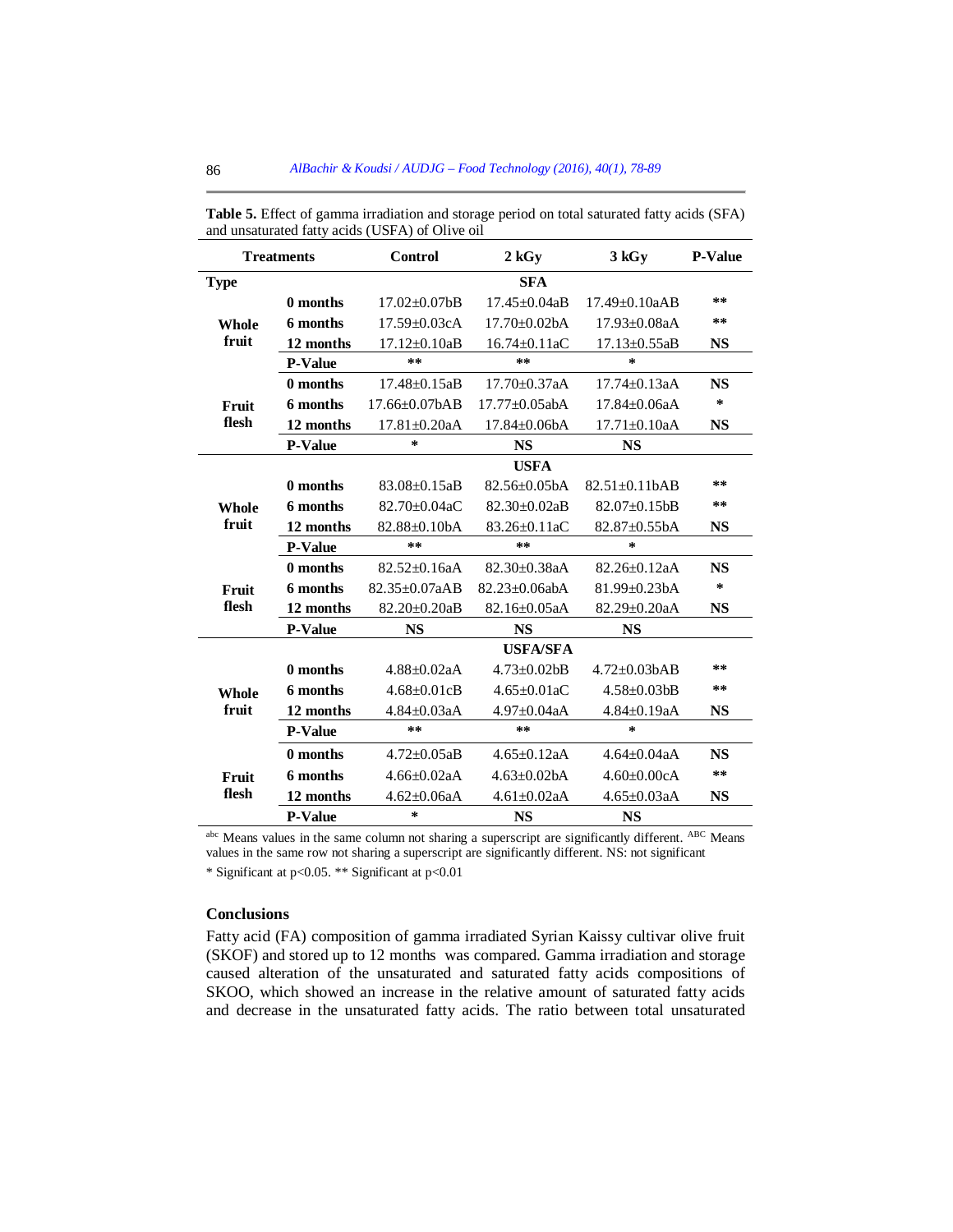fatty acids and saturated ones (TU/TS) decreased gradually in parallel with the irradiation doses.

The fatty acid composition of olive oil obtained from SKOF contains a healthy mixture of all the types of saturated (S), mono-unsaturated (MUS) and polyunsaturated fatty acids PUSFA). These oil is very rich in essential fatty acids. The value of USFA//SFA index which is associated to the impact in the human health is also high, ranging from 4.58 to 4.88, which makes them the most suitable edible oils for mass consumption.

### **Acknowledgements**

The authors wish to express deep appreciation to the General Director of the Atomic Energy Commission of Syria (AECS) and the staff of the division of food irradiation.

### **References**

- Afify, A.M.R., Rashed, M.M., Ebtesam, A.M., El-Beltagi, H.S. 2013. Effect of gamma radiation on the lipid profiles of soybean, peanut and sesame seed oils. *Grasas Y Aceites*, **64**(4), 356-368.
- Al-Bachir, M. 2004. effect of gamma irradiation on fungal load, chemical and sensory characteristics of walnuts (*Juglans regia* L.). *Journal of Stored Products Research*, **40**, 355-362.
- AL-Bachir, M,, Zeinou, R. 2014. Effect of gamma irradiation on the microbial load, chemical and sensory properties of goat meat. *Acta Alimentaria*, **43** (2), 72-80.
- Alfaia, C.M.M., Ribeiro, P.J.L.C., Trigo, M.J.P., Alfaia, A.J.I., Castro, M.L.F., Fontes, C.M.G.A., Bessa, R.J.B., Prates, J.A.M. 2007. Irradiation effect on fatty acid composition and conjugated linoleic acid isomers in frozen lamb meat. *Meat Science*, **77**, 689-695.
- Aouidi, F., Ayari, S., Ferhi, H., Roussos, S., Hamdi, M. 2011. Gamma irradiation of airdried olive leaves: Effective decontamination and impact on the antioxidative properties and on phenolic compounds. *Food Chemistry*, **127**, 1105-1113.
- Aparicio, R., Aparicio-Ruiz, R. 2000. Authentication of vegetable oils by chromatographic techniques. *Journal of Chromatography* A. **881**, 93-104.
- Arici, M., Colak, F.A., Gecgel, U. 2007. Effect of gamma radiation on microbiological and oil properties of black cumin (*Nigella sativa* L.). *Grasa y Aceites*, **58** (4), 339-343.
- Bajoub, A., Hurtado-Fernandez, E., Ajal, E.A., Fernandez-Gutierrez, A., Carrasco-Pancorbo, A., Ouazzani, N. 2015. Quality and chemical profiles of monovarietal north Moroccan olive oils from "Picholine Marocaine" cultivar: Registration database development and geographical discrimination. *Food Chemistry*, **179**, 127-136.
- Barreira, J.C., Antonio, A.L., Günaydi, T., Alkan, H., Bento, A., Botelho, M.L., Ferreira, I.C. 2012. Chemometric characterization of gamma irradiated chestnuts from Turkey. *Radiation Physics and Chemistry*, **81**(9), 1520-1524.
- Beltran, G., Rio, C.D., Sanches, S., Martinez, L. 2004. Influence of harvest data and crop yield on fatty acid composition of virgin olive oils from cv. 'picual'. *Journal of Agricultural and Food Chemistry*, **52**, 3434-3440.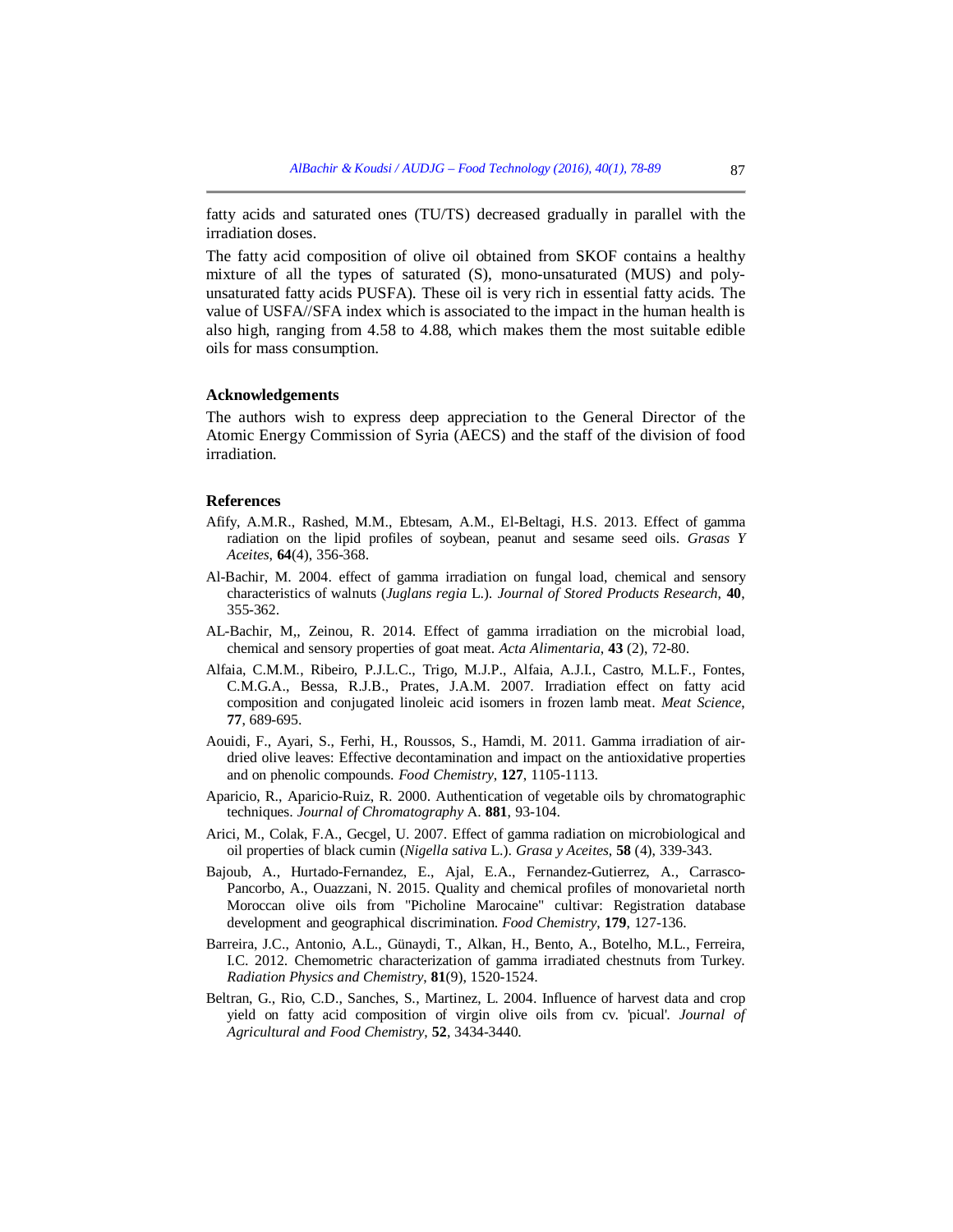- Blatchly, R.A., Dele, Z., O'Hara, P.B. 2014. Making sense of olive oil: Simple experiments to connect sensory observations with the underlying chemistry. *Journal of Chemical Education*, **91**(10), 1623-1630.
- Brewer, M.S. 2009. Irradiation effects on meat flavor; a review. *Meat Science*, **81**, 1-14.
- Erkan, N., Ozden, O. 2007. The changes of fatty acid and amino acid composition in sea bream (Sparus aurata) during irradiation process. *Radiation Physics and Chemistry*, **76**(10), 1636-1641.
- Farhoosh, R., Haddad Khodaparast, M.H., Sharif, A., Alavi Rafiee, S. 2013. Effect if initial quality and compositional parameters on total polar compounds formation during continous heating of olive oil. *Journal of Agricultural Science and Technology*, **15**, 527- 535.
- Ghanbari, R., Anwar, F., Alkharfy, K.M., Gilani, A.H., Saari, N. 2012. Valuable nutrients and functional bioactives in different parts of olive (*Olea euroaea* L.) – A review. *International Journal of Molecular Sciences*, **13**, 3291-3340.
- Gomez-Alonso, S., Salvador, M.D., Fregapane, G. 2003. Evolution of the oxidation process in olive oil triacylglycerol under accelerated storage conditions  $(40 - 60 \degree C)$ . *Journal of the American oil chemists' society*, **81**(2), 177-184.
- Gordon, M.H. 2001. Measuring antioxidant activity, in Antioxidants in Food: Practical Applicatios, *Woodhead Publishing Cambridge*, 71-84.
- Haghparast, S., Kashiri, H., Shabanpour, B., Pahlavani, M.H. 2010. Antioxidant properties of sodium acetate, sodium citrate and sodium lactate on lipid oxidation in rainbow trout (Oncorhynchus mykiss) sticks during refrigerated storage (4 <sup>o</sup>C). *Iranian Journal of Fisheries Sciences*, **9**, 73-86.
- Hong, S.I., Kimb, Y.J., Choc, S.Y., Park, H.Y. 2010. The effect of gamma irradiation on oleic acid in methyl oleate and food. *Food Chemistry*, **121**, 93-97.
- Jiang, L., Yamaguchi, T., Takamura, H., Matoba, T. 2005. Characteristics of Shodo Island olive oils in Japan: Fatty acid composition and antioxidative. *Food Science and Technology Research*, **11**(3), 254-260.
- Kamal- Eldin, A., Velasco, J., Dobarganes, C. 2003. Oxidation of triolein and trinolein at elevated temperature. *European Journal of Lipid Science and Technology*, **105**, 165- 170.
- Kamal- Eldin, A. 2006. Effect of fatty acids and tocopherols on the oxidative stability of vegetable oils. *European Journal of Lipid Science and Technology*, **58**, 1051-1061.
- Khattak, K.F., Simpson, T.J. 2009. Effect of gamma of gamma irradiation on the microbial load, nutrient composition and free radical scavenging activity of Nelumbonucifera rhizome. *Radiation Physics and Chemistry*, **78**, 206-212.
- Mahrous, S.R. 2007. Chemical properties of Aspergillus flafus-infected soybean seeds exposed to gamma irradiation during storage. *International Journal of Agriculture & Biology*, **9**(2), 231-238.
- Najafi, V., Barzegar, M., Sahari, M.A. 2015. Physicochemical properties and oxidative stability of some virgin and processed olive oils. *Journal of Agricultural Science and Technology*, **17**, 847-858.
- Ogungbenle, H.N., Afolayan, M.F. 2015. Physical and chemical characteristics of roasted cashew nut (*Anacardium occidentale*) flour and oil. *International Journal of Food Science and Nutrition Engineering*, **5**(1), 1-7.